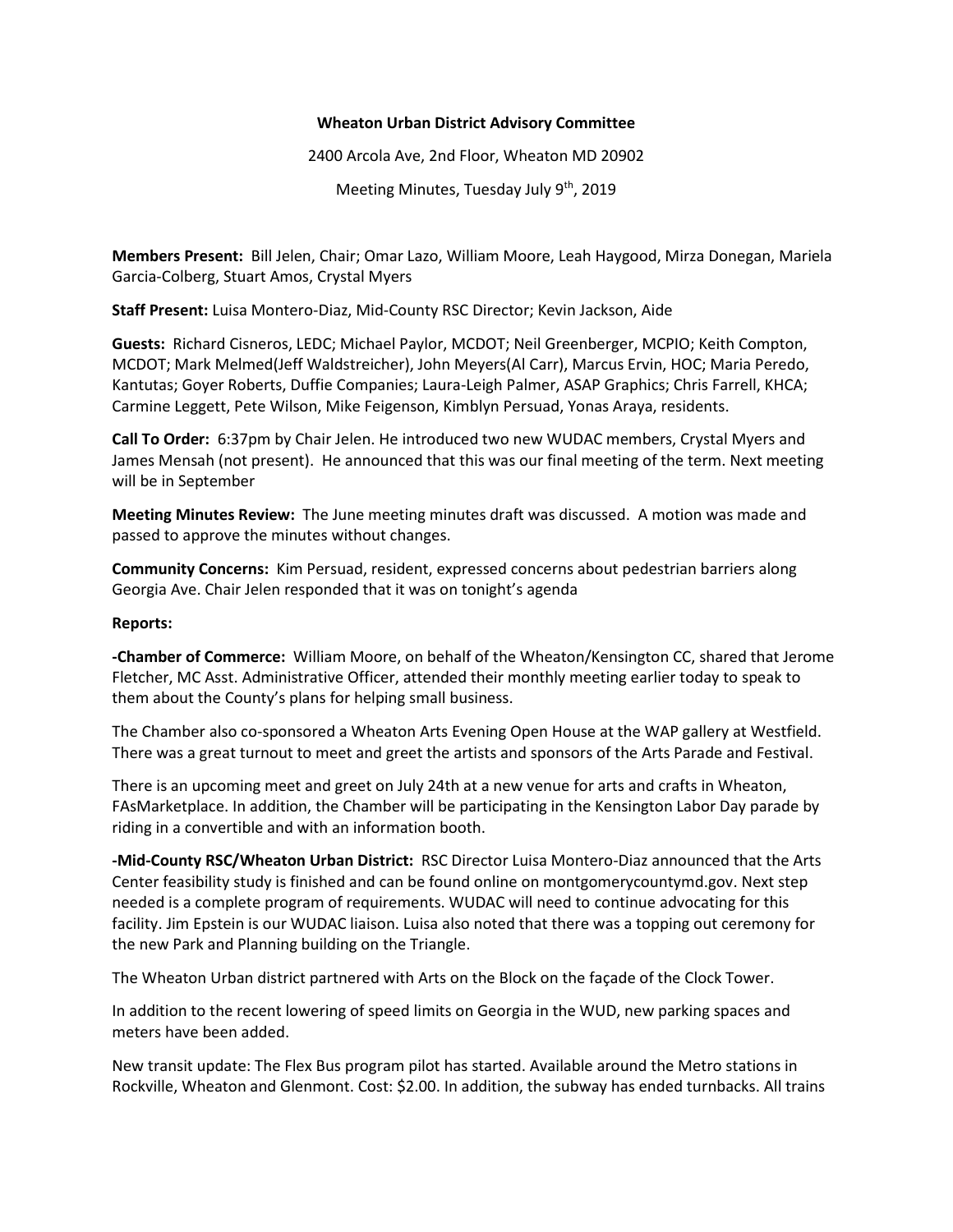will continue through to Glenmont. WMATA has also opened a Trip Mobile Commuter store at Westfield. It will be open on Mondays.

Street Outreach Network hosts their Summer of Peace Kickoff July 19<sup>th</sup>, 5-9pm at the Wheaton-Pembridge Apts. The Street Outreach network provides programs, activities and resources for youth and their families. There will be food, games, music, face painting and giveaways at the event.

Luisa also shared that the Summer Concert Series starts this Friday at Veteran's Park. The first performers will be the Nighthawks.

Lastly, Neighborhood Grant Matching funds are now available.

**Wheaton Revitalization Project-Traffic Flow:** Michael Paylor, Chief of Traffic Engineering, MCDOT, led a discussion of proposed traffic flow around the new development in the Triangle area. He shared the history and results from a 2015 study and a 2017 revision necessitated by a change in that development. With a slide presentation and a handout to WUDAC members, Mr. Paylor shared both ongoing, proposed and completed projects. Recent updates included exclusive/permissive through and turn lanes on Grandview Ave. and narrowed lane markings and lower speed limits on Georgia Ave, with construction of a non-traversable median there imminent. Member discussion, questions and comments followed.

#### **Old Business & Action Item Updates:**

**-Wheaton Sunday/Funday Event:** Chair Jelen led a quick debriefing on the event. He thanked all who participated. It was well attended and festive. One take-away though is the need for dedicated funding for events like this and more volunteers.

**-New Member Recruitment:** Luisa noted that we have an opening for a small business representative. Leah, Omar and Bill are on the interview committee.

**-Wheaton Safety Walk Follow up:** Mariela presented a handout to recap the Safety Walk event. She stated that now we need to figure out how to follow up. WUDAC will write a joint letter with PBTSAC

**Wheaton Gateway Project:** Marcus Ervin from HOC and Goyer Roberts of the Duffie Companies updated WUDAC on developments on the Gateway project slated to occupy the old Ambassador Apt/Lindsay Ford site. With a slide presentation, they shared their project vision and goals and also the development timeline. They envision that demolition will begin this Summer with Phase I construction to begin in 2023. The project will encompass both mixed housing and commercial, with a food hall and market as well as integrated culinary training and a workforce development program. Goals include that the project be walkable with quality public spaces, and that construction will be LEED, Energy Star certified. Member discussion followed.

## **New Business:**

## **-Election of Officers:**

The WUDAC officers for the 2019/2020 term are as follows:

William Jelen, Chair

Chelsea Johnson, Vice Chair

William Moore, Secretary